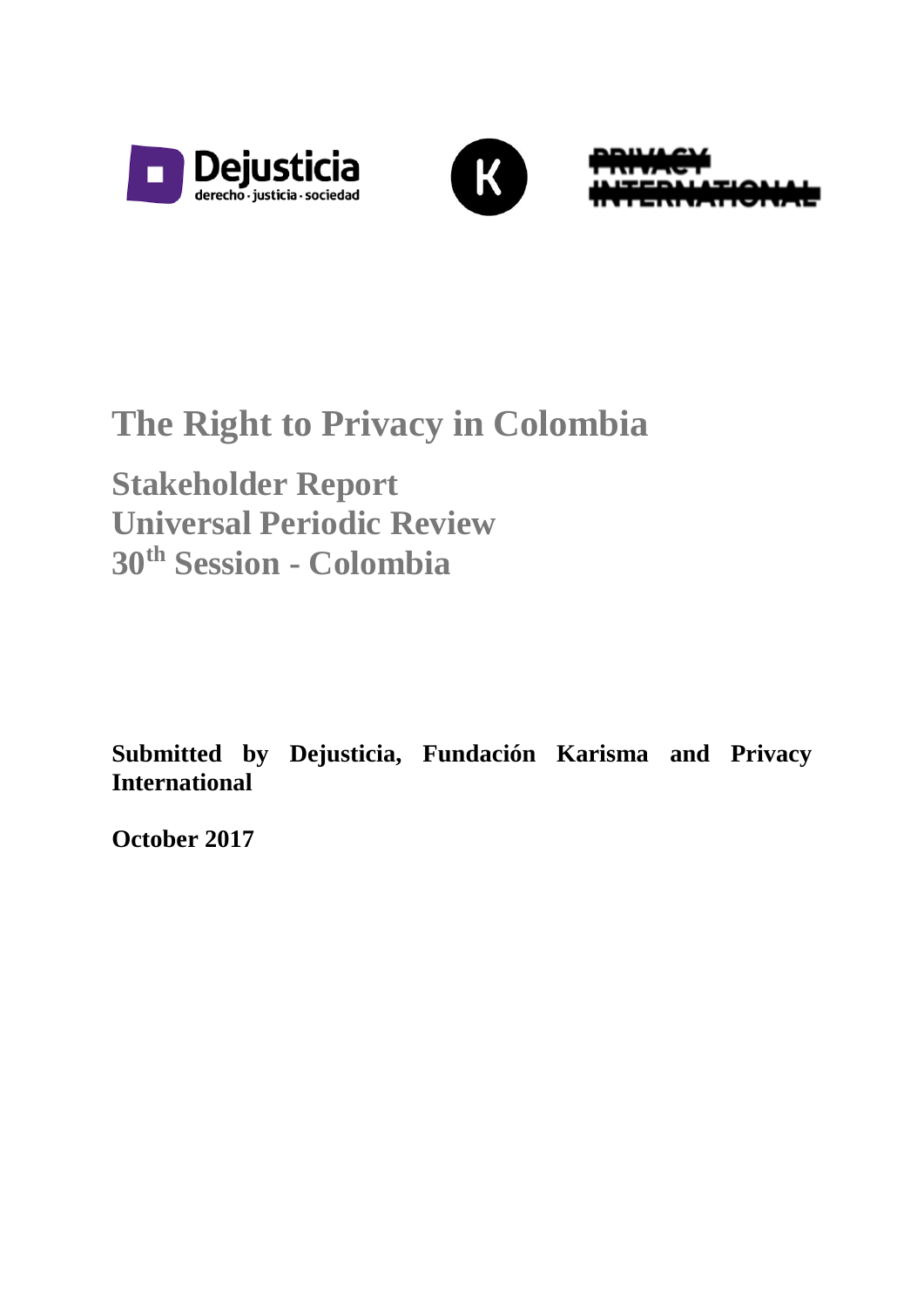# **I. Introduction**

- 1. This stakeholder report is a submission by Dejusticia, Fundación Karisma and Privacy International (PI). Dejusticia is a Colombian human rights organization that provides expert knowledge on human rights. Fundación Karisma is a Colombian civil society organization that seeks to respond to the opportunities and threats that arise in the context of 'technology for development' for the exercise of human rights. PI is a human rights organisation that works to advance and promote the right to privacy and fight surveillance around the world.
- 2. Dejusticia, Fundación Karisma and Privacy International wish to bring concerns about the protection and promotion of the right to privacy for consideration in Colombia's upcoming review at the  $30<sup>th</sup>$  session of the Working Group on the Universal Periodic Review.

# **II. The right to privacy**

- 3. Privacy is a fundamental human right, enshrined in numerous international human rights instruments.<sup>1</sup> It is central to the protection of human dignity and forms the basis of any democratic society. It also supports and reinforces other rights, such as freedom of expression, information and association.
- 4. Activities that restrict the right to privacy, such as surveillance and censorship, can only be justified when they are prescribed by law, necessary to achieve a legitimate aim, and proportionate to the aim pursued.<sup>2</sup>
- 5. A number of international instruments enshrine data protection principles,<sup>3</sup> and many domestic legislatures have incorporated such principles into national law.<sup>4</sup>

# **III. Follow up to the previous UPR**

- 6. During Colombia's previous review in the second cycle in 2013, no express mention was made of the right to privacy in the context of data protection and communications surveillance in the National Report submitted by the government of Colombia or the report of the Working Group.
- 7. However, the compilation report of the OHCHR did raise the issue that "According to Working Group on Enforced or Involuntary Disappearances, Colombia still did not have a policy to rid the police and military and other State security and intelligence bodies of their links to paramilitarism".<sup>5</sup> Furthermore, the report<sup>6</sup> noted the concerns expressed by the UN Human Rights Committee in relations to their unlawful communication surveillance policies and practices in 2012<sup>7</sup> which were also raised at the last review of the Committee in 2016.<sup>8</sup>
- 8. Furthermore, the various stakeholders raised the issue of unlawful surveillance of human rights defenders and also the protection of freedom of expression online.<sup>9</sup>
- 9. Finally, extensive mentions and recommendations were made by government delegations on the protection of human rights defenders and journalists to report and investigate human rights abuses and violations.10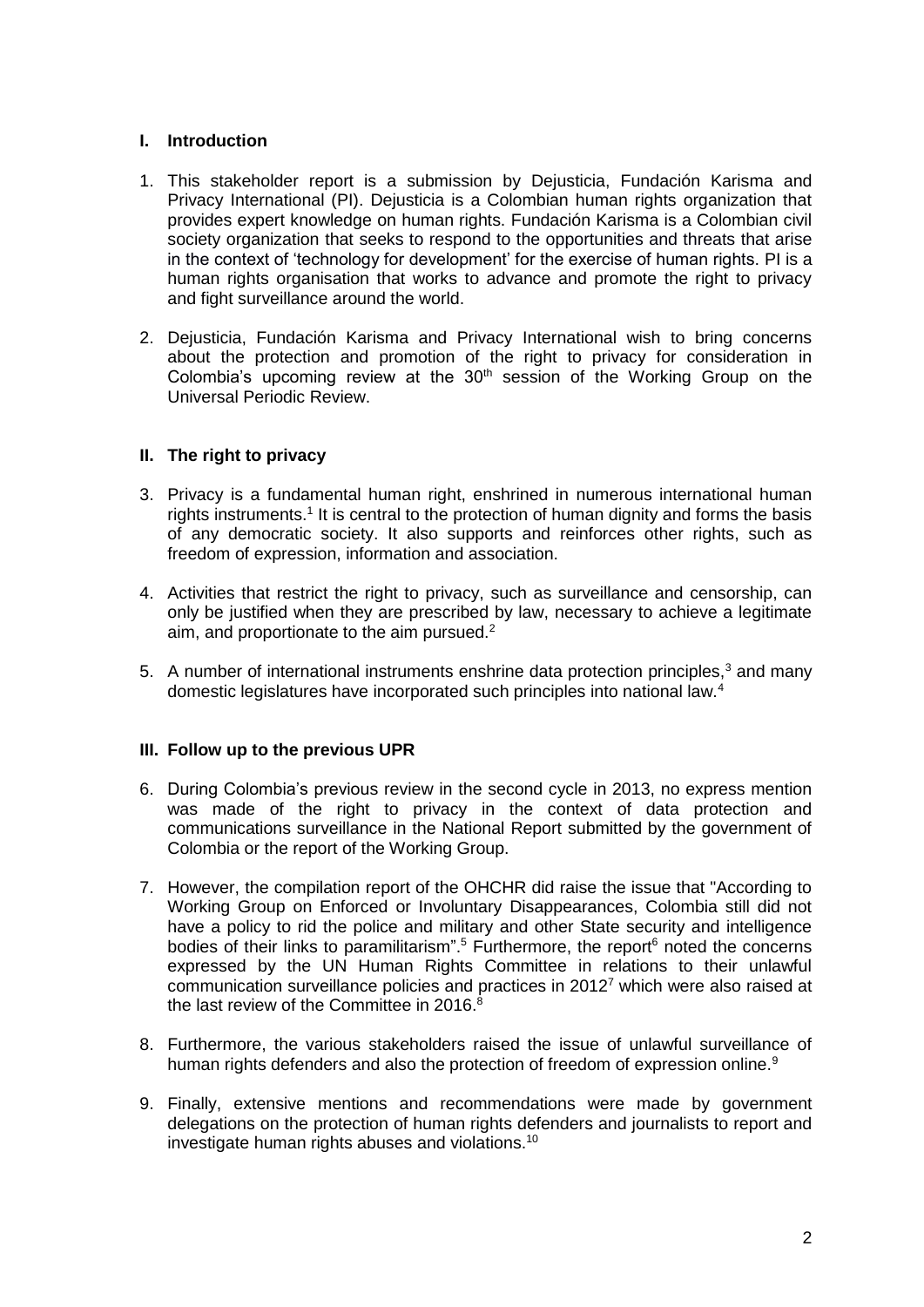# **IV. Domestic laws related to privacy**

- 10. The Colombian legal framework provides a number of essential protections for the right to privacy.
- 11. Article 15 of the 1991 Constitution provides that everyone has the right to personal and family privacy. It states:

*"Correspondence and other forms of private communication are inviolable. They may only be intercepted or recorded pursuant to a court order, following the formalities established by law."*

- 12. Article 250 of the Constitution confers the Attorney General the authority to carry out searches, seizures and interceptions of communications without a prior judicial authorisation. Article 235 of the Criminal Procedure Code stipulates the conditions under which the Attorney General's Office can order the interception of communications. Interception without a warrant, save the described Attorney General's authority to perform such an interception, is a crime under the Criminal Code.
- 13. Financial personal data in Colombia is protected by Law 1266 of 2008. This law was originally intended to be the general legal framework applicable to the management of personal information. After a revision by the Constitutional Court (Decision C-1011 of 2008), its scope was reduced to only the financial, credit, commercial, and services information (and to such information coming from abroad for us in financial risk and credit risk assessment ("Financial Personal Data").
- 14. In 2012 the Colombian Congress enacted its own general data protection legislation: Law 1581 of 2012, which constitutes the general legal framework applicable to the management of personal data. This law was reviewed by the Constitutional Court in Decision C-748 of 2011, and regulated by Decree 1377 of 2013.

# **V. International obligations**

- 15. Colombia has ratified a number of international human rights treaties with privacy implications. It has ratified the International Covenant on Civil and Political Rights (ICCPR), which upholds the right to privacy under Article 17. The Human Rights Committee has noted that states party to the ICCPR have a positive obligation to "adopt legislative and other measures to give effect to the prohibition against such interferences and attacks as well as to the protection of this right [privacy]."
- 16. On 28 May 1973, Colombia ratified the American Convention on Human Rights or "Pact of San José de Costa Rica" (the "American Convention") which under Article 11 establishes that "No one may be the object of arbitrary or abusive interference with his private life, his family, his home, or his correspondence, or of unlawful attacks on his honour or reputation."
- 17. Furthermore, Colombia is a party to the International Convention on the Protection of the Rights of All Migrant Workers and Members of Their Families, and the International Convention for the Protection of all Persons from Enforced Disappearance.
- 18. All of these human right treaties ratified by Colombia are part of the Colombian Constitution in accordance with Article 92 of the Colombian Constitution, conferring upon them the higher status of constitutional law under paragraph 13.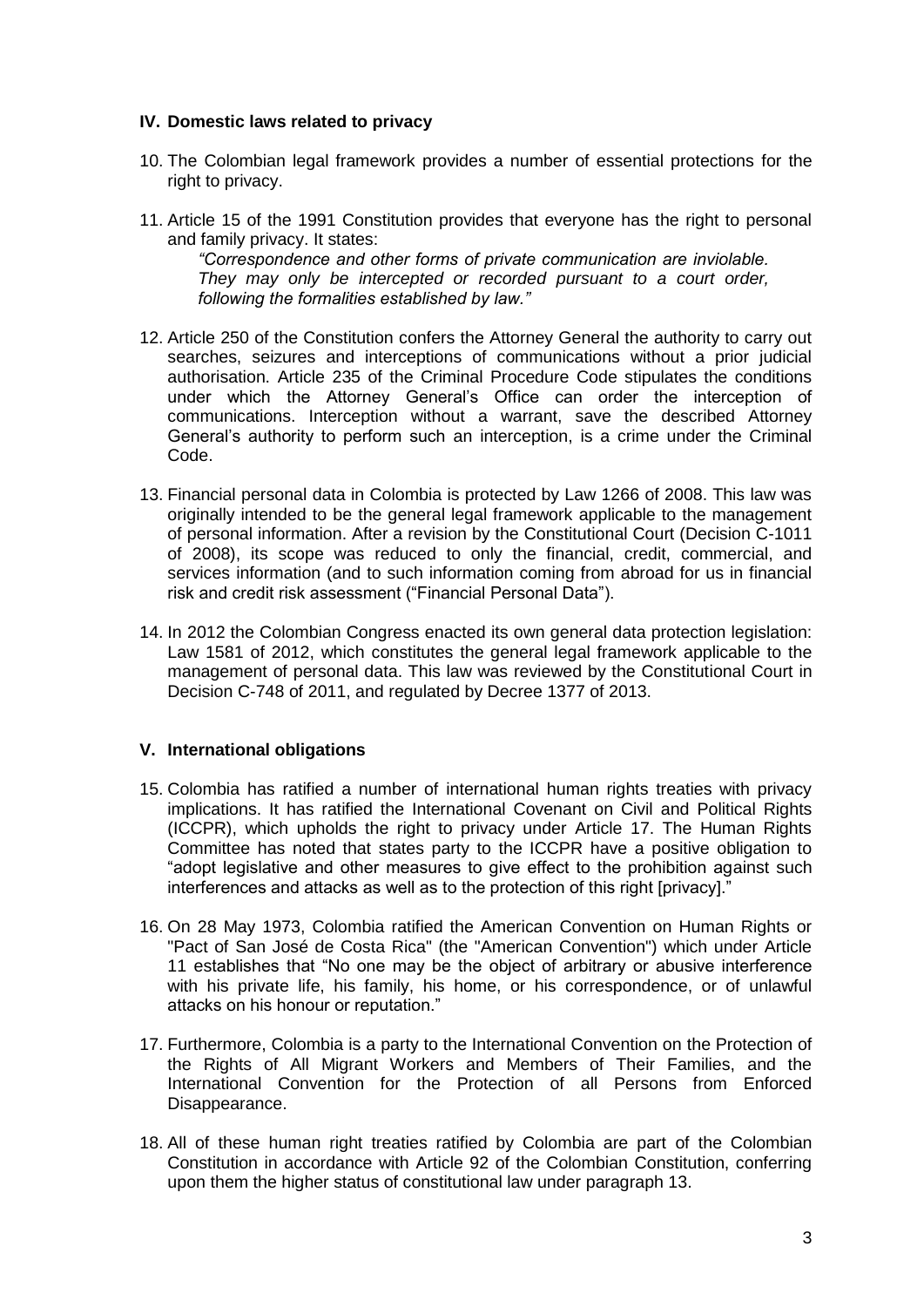# **VI. Areas of concern**

# *i) Overly-broad purposes*

- 19. Outside of the surveillance powers pertaining to criminal investigation proceedings and those of the Attorney General, Colombia has adopted an Intelligence and Counterintelligence Law (Statutory Law No. 1621 of 2013). This law regulates intelligence and counterintelligence activities, including "monitoring the electromagnetic spectrum".
- 20. The purposes under which information can be obtained as outlined in Article 4 of the Law No. 1621 of 2013, are overly-broad and vaguely defined, and include: ensuring national security, sovereignty, territorial integrity, the security and defence of the nation, the protection of democratic institutions and the rights of Colombian residents and citizens and the protection of natural resources and economic interests of the nation.
- 21. Such broad purposes allow for an expansive interpretation of the instances in which communication surveillance can be undertaken, failing to meet the tests of legality, necessity and proportionality.

# *ii) Lack of a definition of 'electromagnetic spectrum" monitoring*

- 22. Article 17 of the Intelligence Law is entitled "Monitoring the Electromagnetic Spectrum and Intercepting Private Communications" and distinguishes monitoring the electromagnetic spectrum for intelligence and counterintelligence purposes, such for the purpose of maintaining national security, from the interception of communications. But 'monitoring' the electromagnetic spectrum is not defined anywhere in the Colombian law.
- 23. Without any definition provided, 'monitoring' the electromagnetic spectrum could include analysing and monitoring e-mails, text messages and phone calls that are carried upon the electromagnetic spectrum. Those acts constitute 'interception' of the communication and thereby interfere with the privacy of the person sending and receiving the information.
- 24. According to Article 17, the interception of communications is not authorised by the Intelligence Law, but rather must only occur under the lawful authority of the Criminal Procedure Code, on a targeted basis. However, the assertion that 'monitoring' does not constitute interception of communication leads to a significant legal loophole that raises serious concerns related to the protection of the right to privacy.

# *iii) "Monitoring of the electromagnetic spectrum" without prior judicial authorisation*

- 25. In light of the above, the expression 'monitoring does not constitute interception of communication' under Article 17 of the Intelligence Law fails to recognise that monitoring the electromagnetic spectrum constitutes an interference with the privacy of communication.
- 26. By not requiring the 'monitoring' of the electromagnetic spectrum to be subjected to same or similar rules that regulate the interception of communication under the Criminal Procedure Code, the Intelligence Law fails to provide protection against interference with private communications.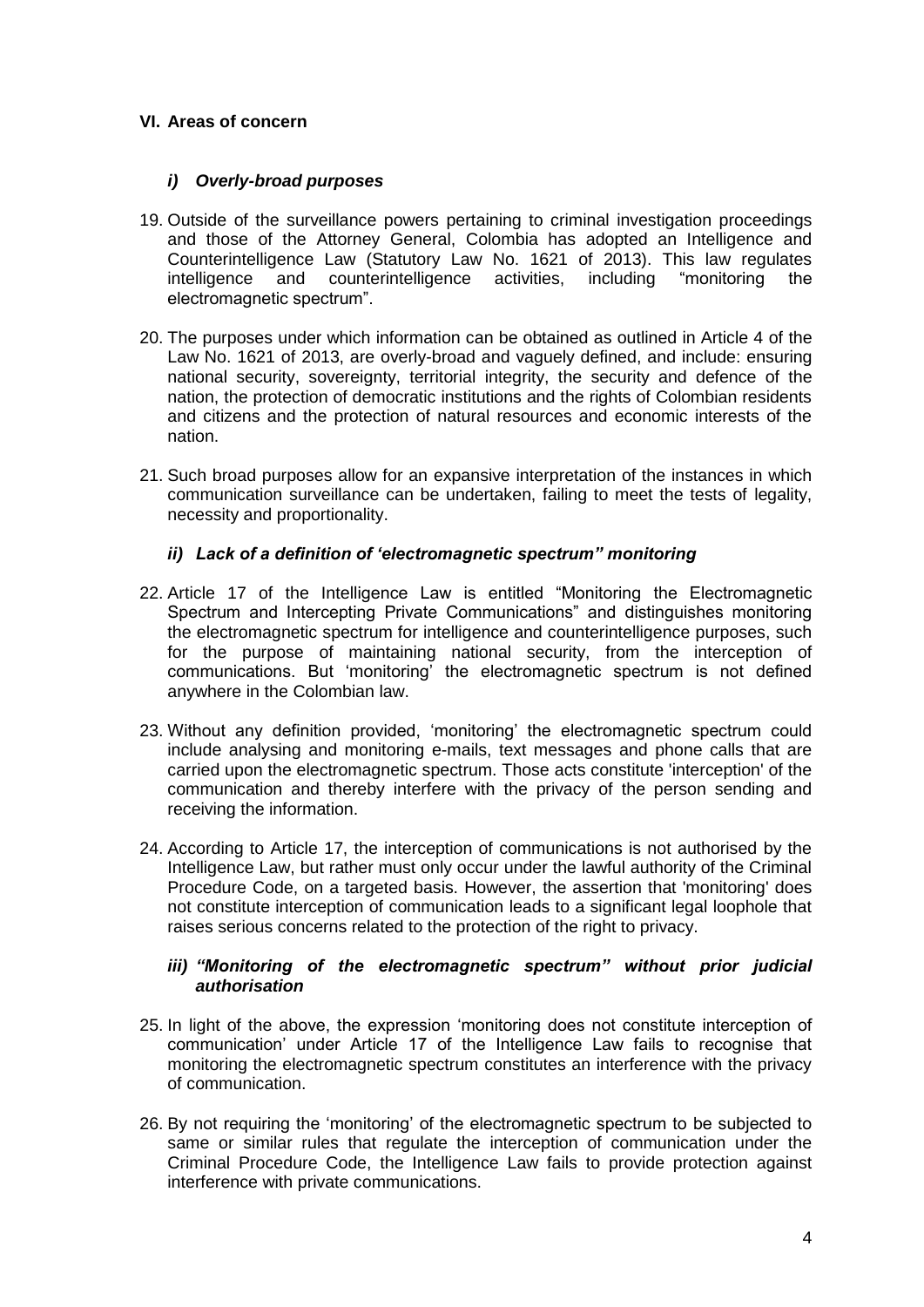27. This loophole in the law is particularly problematic given the kind of surveillance technologies employed by the Colombian security and law enforcement forces outlined elsewhere in our submission. As noted in the Concluding Observations on the Seventh Periodic Report of Colombia there are concerns that "instances in which private communications conveyed via the electromagnetic spectrum are intercepted without the benefit of a rigorous assessment of the legality, necessity and proportionality of such interceptions".<sup>11</sup>

## *iv) Far-reaching powers of the Police without appropriate controls*

- 28. In January 2017, the National Code of Police and Coexistence (Código Nacional de Policía y Convivencia para Vivir en Paz) entered into force. This new Code gives farreaching powers to the police without providing appropriate controls over police discretion. It includes several provisions that have particularly negative implications with regards to the right to privacy and their collective interpretation, which can lead to a state of surveillance.
- 29. Firstly, Article 327 contains an unduly narrow definition of privacy. By defining the right to privacy as the right of people "to meet their needs and develop their activities in an area that is exclusive and therefore considered private", the provision seems to confuse the right to privacy with the right to unhindered development of personality as well as with the right to the inviolability of the home.
- 30. Therefore, by linking the right to privacy with the existence of private physical spaces, it excludes from privacy protection any person or assets (such as cars, or electronic devices like portable computers or cellphones) placed in public places, including bars, restaurants, etc, while also leaving in a legal grey area private acts that may take place in a public space.
- 31. Conversely, Article 139 defines public space in a very broad way, including notably "the electromagnetic spectrum".
- 32. The combined result of these definitions is of significant concern to the protection of privacy, particularly when considering that Article 237 could be interpreted to mean that communications travelling through the electromagnetic spectrum would be excluded from privacy protection.
- 33. Lastly, the new Police Code does not seem to take into consideration the complex technological changes which affect modern communication. Hence, it is unclear how the privacy of digital communications and of online spaces is protected given the very restrictive definitions of privacy and public space included in the Code.
- 34. This shortcoming of the law was raised by the Human Rights Committee which highlighted concerns that the new Policy Code defines *"the concept of 'public areas' in a very broad sense that includes the electromagnetic spectrum, and by the fact that all the information and data gathered in public areas are considered to be in the public domain and to be freely accessible (art. 17)".<sup>12</sup>*

# *v) Surveillance technologies capabilities operating outside the legal framework*

35. Colombia's most known communications interception system is called Esperanza. The Office of the Attorney General manages the platform, which can obtain mobile and fixed-line call data and content. Esperanza is used to obtain evidence for criminal investigation and prosecution by various law enforcement agencies in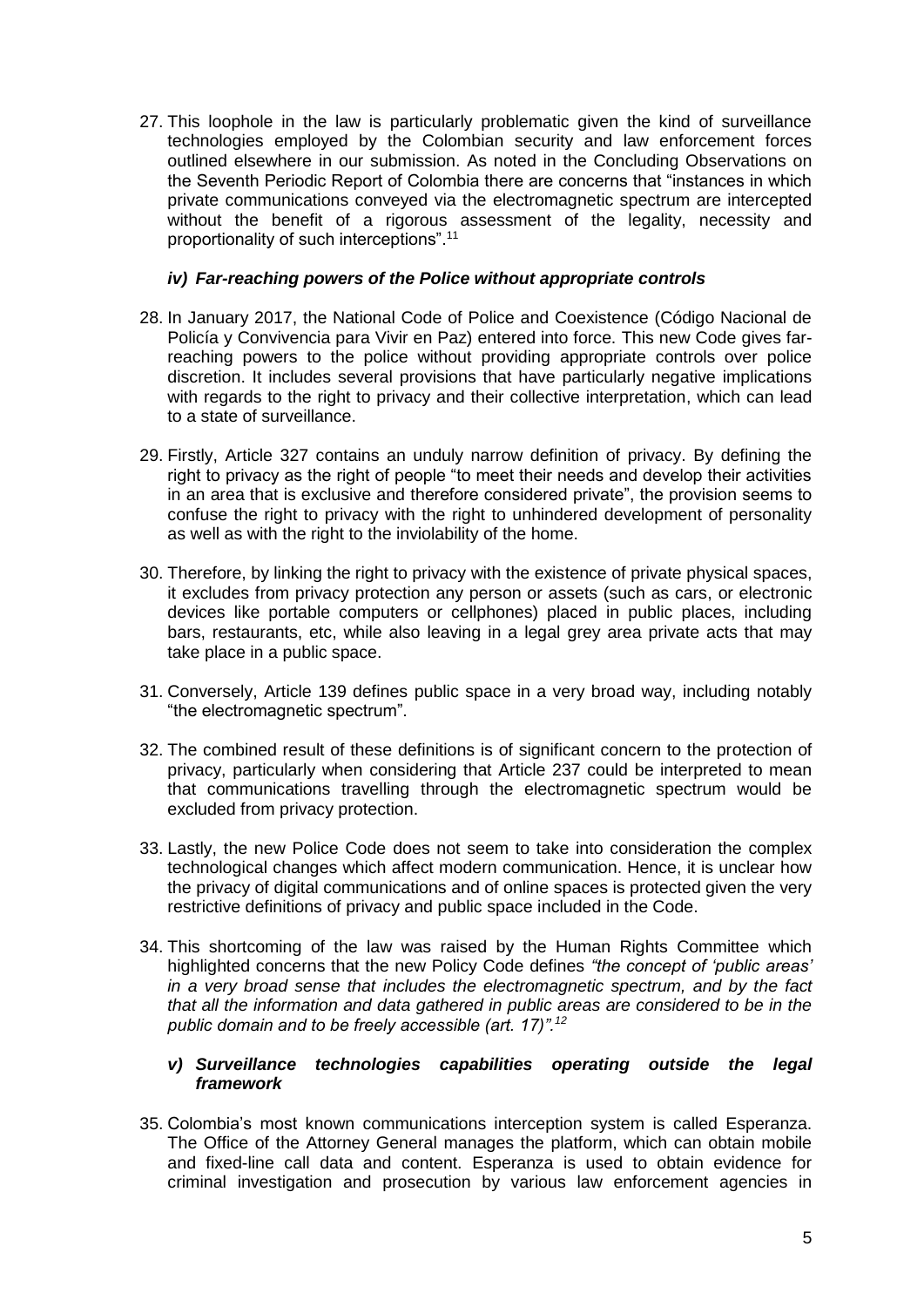Colombia. It relies on the collaboration of the telecommunications operators, which are obliged, under Colombian law, to cooperate with requests of interception by relevant authorities<sup>13</sup>.

- 36. In 2007, the Police set up a system with even greater surveillance technology capabilities, known as the Single Monitoring and Analysis Platform (PUMA). Unlike Esperanza, PUMA is directly linked to the service provider's' network infrastructure, which enables the system to potentially intercept communications of all individuals that go through this network and to direct these communications to the law enforcement monitoring facility without further facilitation from the service provider. Israeli companies Verint, and later NICE provided PUMA's operational technology.
- 37. A branch of the Police, DIPOL (Dirección de Inteligencia Policial), also employs a mass surveillance system called the Integrated Recording System (IRS). Interception through IRS, just like in the case of PUMA, is done in bulk and without assistance from the service providers.
- 38. Whilst Decree 1704 (2012) requires telecommunications providers to set-up their infrastructure to enable "access and traffic capture" for crime investigation purposes, there is no explicit provision which either permits or prohibits measures of bulk surveillance as PUMA or IRS in the current legal framework which regulates the surveillance of communications in Colombia.

## *vi) Deployment of intrusive surveillance technologies*

- 39. There are reports indicating that Colombian authorities had acquired intrusive surveillance technologies.
- 40. Hacking Team produces an intrusion system that was acquired by the Colombian police<sup>14</sup>. The company's Remote Control System (RCS) can be used to take control of a computer and mobile devices while remaining undetectable to users, as it is designed to bypass common antivirus programmes and encryption. By infecting a target's device, the RCS suite can capture data on a target's device, remotely switch on and off webcams and microphones, copy files and typed passwords. Besides, it can covertly collect, modify and/or extract data from the targeted device. As such it is a particularly intrusive form of electronic surveillance, given the personal information that can be obtained from such access.
- 41. A 2014 investigation by the Citizen Lab at the University of Toronto, concluded that since 2012 those technologies have been identified and associated with attacks on journalists, activists and human rights defenders, and showed evidence confirming suspected deployment of those technologies in at least 21 countries, including Colombia<sup>15</sup>
- 42. In 2014, Hacking Team had a Colombia-based field engineer and an active contract with the Colombian police. According to Privacy International's investigation<sup>16</sup> Hacking Team had an active contract with the Colombian police in 2014. Despite this compelling evidence on the deployment of offensive malware products of Hacking Team, the Colombian police denied any direct relation with Hacking Team, admitting only contractual ties with a Colombian company called Robotec<sup>17</sup>, which is an intermediary for the distribution of those products. However, the leaked document of July 2015 on Hacking Team showed that the Colombian police directly contacted with Hacking Team in order to activate the offensive malware products they bought in the first terms of 2015.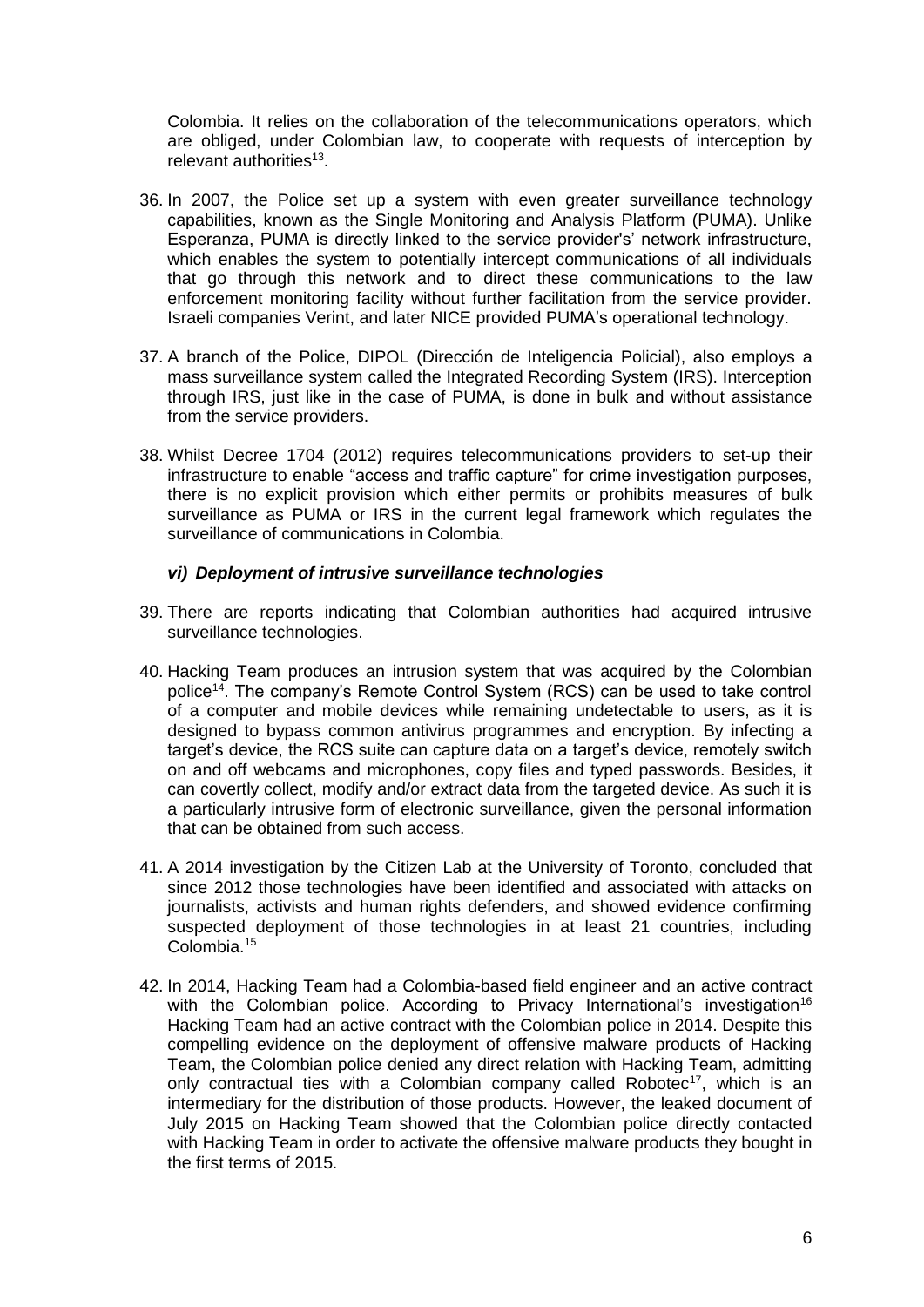- 43. According with article 269A of the Colombian criminal code, "hacking" ("Abusive access to an information system") is a criminal offense, and therefore, in the absence of any law explicitly regulating its use for surveillance purposes, it is a form of extralegal surveillance that is illegal under Colombian law. The privacy intrusion involved and the risk to security of communications raise serious human rights concerns. As a form of government surveillance, hacking presents unique and grave threats to both privacy and security. It has the potential to be far more intrusive than any other surveillance technique, permitting the government access to our personal devices and all the intimate information they store. It also permits the government to control the functionality of our devices, facilitating real-time surveillance through a device's microphone, webcam and GPS-based locator technology, or enabling the alteration, creation or deletion of data. At the same time, hacking has the potential to undermine not only the security of targeted systems, but also the internet as a whole.
- 44. Furthermore, many companies offer mobile monitoring equipment, also known as *'*IMSI catchers' in Colombia, according to a Privacy International investigation.<sup>18</sup> An IMSI Catcher performs interception by presenting itself as a base station amongst the mobile network: the station that a phone connects to when it wants to place a call or send a message. Once connected to the IMSI Catcher's base station the Catcher it becomes possible to monitor the operation of the phone: the voice calls taking place, the messages being sent and the location of the phone and recover unique identifiers from the device such as its IMEI and IMSI numbers.
- 45. New Zealand-based Spectra Group, via Colombian company Microtel Ltda provided its Laguna IMSI catcher to the Police Intelligence Directorate (Dirección de Inteligencia Policial, DIPOL) in September 2005. The Laguna system is designed to monitor and record telephone conversations and data in mobile communication systems and could be mobile or assembled in fixed stations.
- 46. Bulldog and Nesie, manufactured by UK surveillance company Smith Myers, are two other popular IMSI catchers sold in Colombia. In 2010, the DAS was preparing to purchase a Bulldog interception system for over US\$ 250,000 and a Nesie system for over US\$ 320,000. The Fiscalía was also planning to buy a Bulldog system for just over US\$ 280,000 as was the sectional division of DIJIN in Bogotá. In 2014, the Finnish branch of Canadian telecommunications company Exfo exported its NetHawk F10 IMSI catcher to Colombia.<sup>19</sup>
- 47. UN human rights mechanisms have expressed concerns about the use of hacking for surveillance purposes $^{20}$ . The UN Special Rapporteur on freedom of expression noted, in his 2013 report, that "Offensive intrusion software such as Trojans, or mass interception capabilities, constitute such serious challenges to traditional notions of surveillance that they cannot be reconciled with existing laws on surveillance and access to private information (…) From a human rights perspective, the use of such technologies is extremely disturbing. Trojans, for example, not only enable a State to access devices, but also enable them to alter – inadvertently or purposefully – the information contained therein. This threatens not only the right to privacy but also procedural fairness rights with respect to the use of such evidence in legal proceedings". 21

# *vii) Reports of unlawful interceptions of private communications, including of journalists and human rights defenders*

48. Communications interception scandals (sometimes called by the Colombian Spanish term 'chuzadas') have been a feature of Colombian security politics since the 1990s.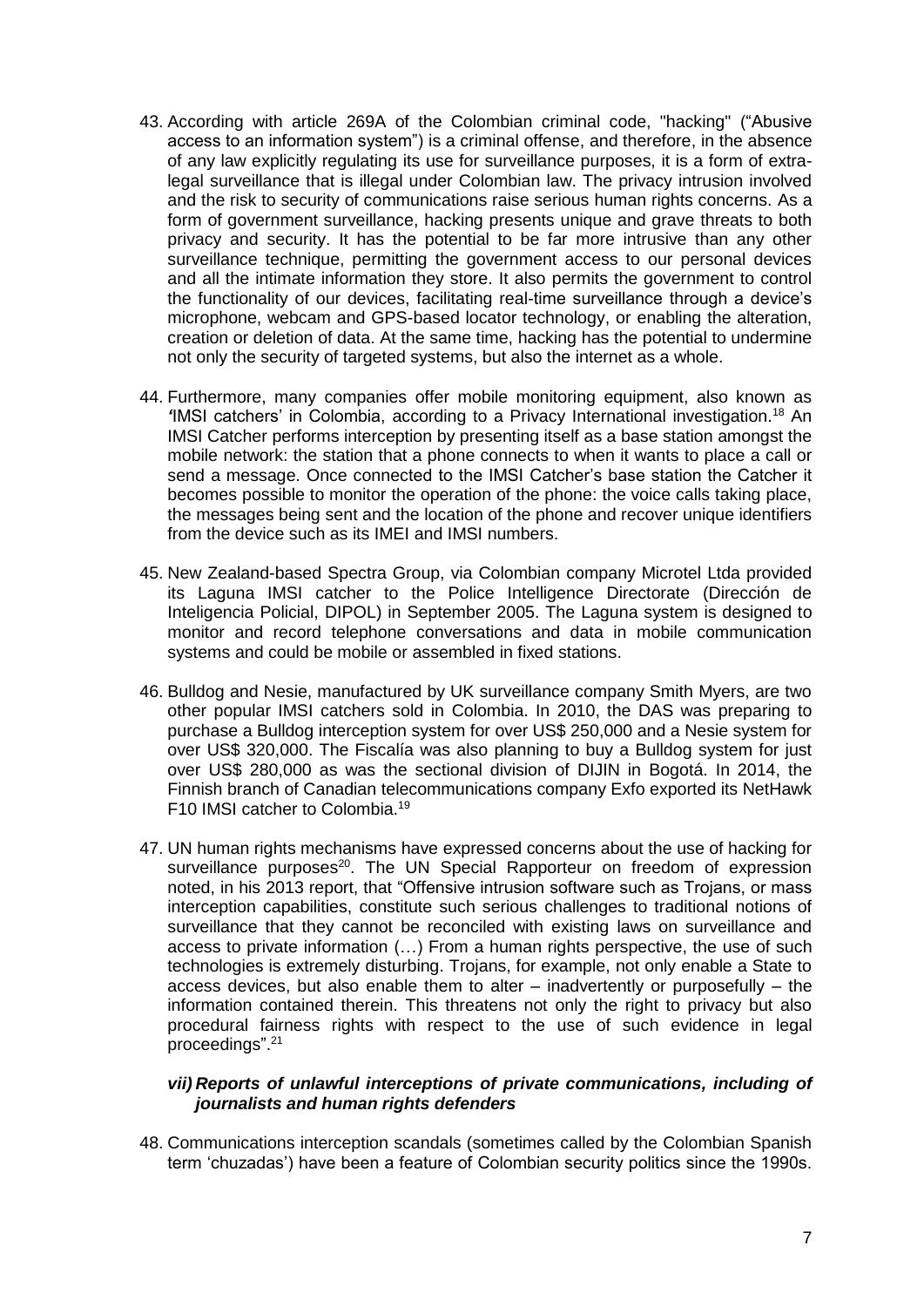They include the unlawful surveillance of politicians, judges, journalists and human rights defenders and families of disappeared persons.

- 49. In 2014, the Colombian weekly magazine Semana reported that a Colombian army unit codenamed Andromeda was spying for more than a year on the government's negotiating team in ongoing peace talks with the country's FARC guerrillas.<sup>22</sup>
- 50. Stories of the illegal interception of private communications pervade accounts of extrajudicial disappearances and killings. Different agencies have been involved in these illegal interceptions such as:
	- The unlawful tapping of 2,500 phone lines by the joint military-police Unified Action Groups for Personal Liberty (Grupos de Acción Unificada por la Libertad Personal, GAULA), including a group representing the families of the disappeared, namely the Association for the Relatives of Detained-Disappeared (ASFADDES) among many other human rights organisations. $^{23}$
	- The dismissal of eleven police generals from DIPOL after it was disclosed that the agency had tapped the phone lines of influential opposition politicians, journalists, lawyers, and activists.<sup>24</sup>
- 51. Yet the most notorious of the interception scandals involves the Administrative Department of Security (DAS) and was revealed by Semana in February 2009. Special strategic intelligence groups of the DAS conducted targeted surveillance of an estimated 600 public figures including parlamentarians, journalists, human rights activists and lawyers, and judges among others. According to files retrieved during an investigation by the Fiscalía, the DAS intercepted phone calls, email traffic and international and national contacts lists, using this information to compile psychological profiles of targets and conduct physical surveillance of subjects and their families, including children.<sup>25</sup>
- 52. Communications surveillance was central to the DAS abuses. Privacy International spoke to confirmed former targets of DAS surveillance and persons who strongly believe that they are still targeted by state electronic surveillance. DAS documents retrieved during the unlawful interception scandal in 2009 contained detailed descriptions of the Jose Alvear Restrepo Lawyers' Collective (CCAJAR) employees' and families' movements, list of their phone contacts and records of the DAS' attempts to link phone numbers with CCAJAR members.<sup>26</sup>
- 53. The phone lines of journalist Hollman Morris were under near-constant surveillance. Morris was later forced into exile on several occasions. Claudia Duque, a lawyer and journalist formerly working with the CCAJAR lawyers collective survived kidnapping attempts and received graphically violent phone threats; DAS files about her contained extensive evidence of communications and physical surveillance.<sup>27</sup> Such was the scale of the illegal interception that seven Supreme Court justices were recused from the 2011 trial of the former DAS head because evidence suggested that even they had been illegally spied on.<sup>28</sup>
- 54. The scandal-ridden DAS was disbanded in October 2011. Several former DAS heads were convicted for illegal interception and associated crimes. Fernando Tabares, former DAS director, was convicted for illegal wiretapping of government opponents in 2010. Jorge Noguera and Maria del Pilar Hurtado, who headed DAS in 2002 though 2008, are the highest-ranking officials to have been convicted for illegal surveillance. In 2011 a new agency, the National Intelligence Directorate (Dirección Nacional de Inteligencia, 'DNI'), was established to head the intelligence and counterintelligence sector within the overall structure of the state.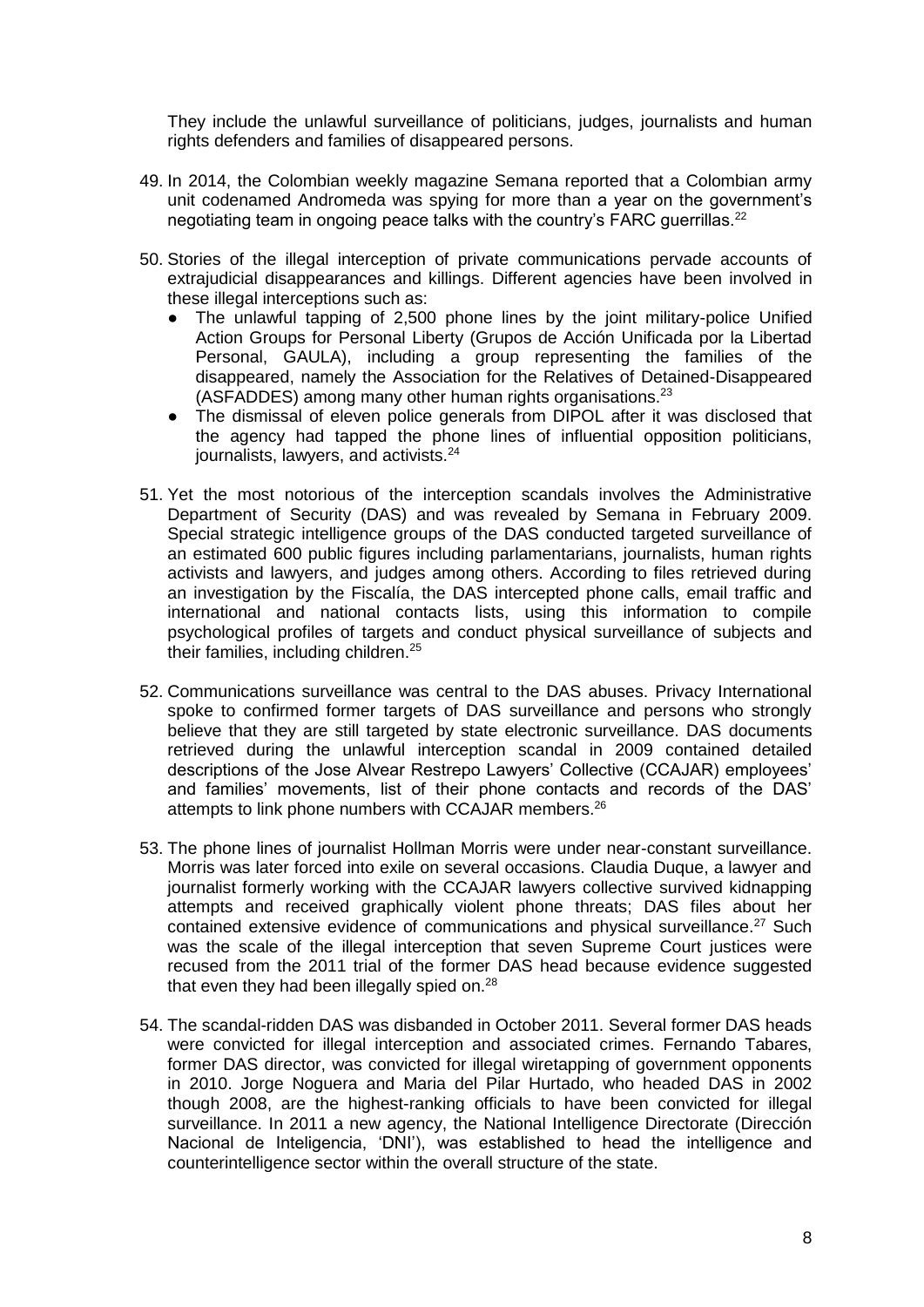55. in the Concluding Observations on the Seventh Periodic Report of Colombia, the UN Human Rights Committee said that the government should *"expedite the investigations being carried out into suspected illegal surveillance activities allegedly conducted by officials of the former Administrative Department of Security and*  ensure that all responsible parties are held accountable for their acts".<sup>29</sup>

# *viii) Absence of effective independent oversight and transparency of intelligence agencies*

- 56. In any democratic state, the oversight of lawful security acts should be a combination of executive control; parliamentary oversight; judicial review and monitoring by expert bodies.
- 57. Neither of these mechanisms works satisfactorily in Colombia, hence the grave violations of human rights by the security services. Of particular concerns is the lack of supervision by data protection authorities and the failure to establish parliamentary oversight.
- 58. On one hand, data protection statutory law (art. 2 of Law 1681 of 2012) does not apply to databases containing personal data that "have as a purpose and are related to intelligence or counterintelligence activities". Thus, even though the data protection law principles apply, there is no independent regulator to control and protect personal data held by or for intelligence purposes. As a result, the existing seven agencies with intelligence functions are not accountable to the data protection regulator of public agencies.
- 59. This lack of accountability is exacerbated by the ineffectiveness of the independent commission that was created within Congress to oversee intelligences activities. Although the Intelligence Law came into effect on 17 April 2013, the Legal Monitoring Commission of Intelligence, that represents the only independent system of accountability to benefit citizens, has been unable to carry out all the activities under its mandate due to alleged security and contracting procedures that mask a lack of political will. The failures of oversight are evident by the lack of any effective investigations in several reported cases of unlawful surveillance of communications of politicians, journalists and human rights activists.

# *ix) Data retention laws that lack safeguards against unlawful interference with the right to privacy*

- 60. Colombia has imposed to telecommunications service providers the obligation of data retention for purposes of criminal investigation and intelligence activities.<sup>30</sup> According to the Council of State, the Colombian legislation clearly states that access to retained data should be done with a prior judicial order $^{31}$ .
- 61. For intelligence activities, Law 1621 (2013) establishes that intelligence agencies may ask for the subscriber's data, "communications history" and location information. The same law provides that data may be retained for a period of five years. Finally, Resolution 0912 (2008) from National Police provides that the telecommunications service providers must allow the Police access to a database in which the following information of the subscribers must be registered: names and identification, location and residence address, cellphone number, and date and activation status.
- 62. The interception, collection and use of metadata interfere with the right to privacy, as it has been recognized by human rights experts, including the UN Special Rapporteur on freedom of expression, the UN Special Rapporteur on counter-terrorism and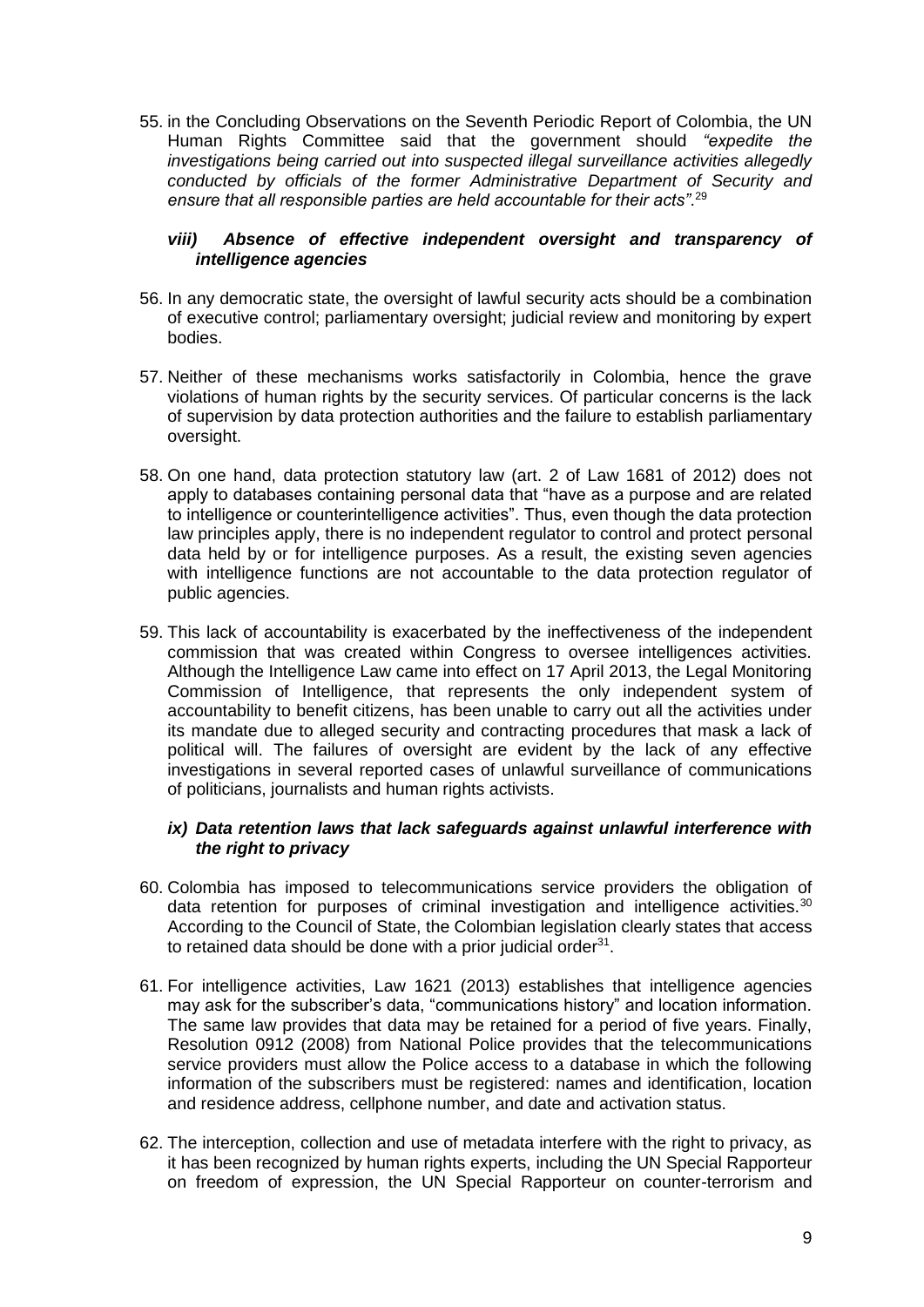human rights and the High Commissioner for Human Rights. The Court of Justice of the European Union noted that metadata may allow "very precise conclusions to be drawn concerning the private lives of the persons whose data has been retained" and concluded that the retention of metadata relating to a person's private life and communications is, in itself, an interference with the right to privacy. <sup>32</sup> The CJEU also held in a separate case that human rights law prohibits "national legislation which, for the purpose of fighting crime, provides for general and indiscriminate retention of all traffic and location data"<sup>33</sup>.

- 63. The Human Rights Committee, in interpreting Article 17 of the ICCPR, has similarly adopted a position that data retention policies constitute an interference with the right to privacy and that as a general rule, countries should "refrain from imposing mandatory retention of data by third parties"<sup>34</sup>..<sup>35</sup>"
- 64. There is no regulator with the role of protecting personal data held by public agencies as the Inspector General (Procuraduría General de la Nación), that was given the task by the Constitutional Court, has not assumed this role.

# *x) Prohibition of encrypted communications*

- 65. Article 102 of Law 418 (1997) prohibits sending encrypted messages in all communication devices using the electromagnetic spectrum. However, it is unclear whether these laws would also cover encrypted communications on the internet.
- 66. As the UN Special Rapporteur on Freedom of Expression noted restrictions on the use of encryption affect the right to privacy and freedom of expression, and therefore any such restriction needs to be lawful, necessary and proportional to the achievement of a legitimate aim.<sup>36</sup> Dejusticia, Fundación Karisma and PI believe that the blanket prohibition of encrypted communication currently provided in Colombian law is not necessary nor proportionate.

# *xi) Cellphone registry system*

- 67. Since 2011 the Colombian government has been developing a cellphone registry system that aims to avoid and deter cellphone theft. A decree from the Ministry of ICT<sup>37</sup> established a measure to reduce the incentives for thieves to go after cellphones and thus reduce theft and related crimes. The decree was followed by a law and regulations established by the Telecommunications Regulator, which included a registry consisting of:
	- a. lists of IMEI (International Mobile Subscriber Identity) numbers, or databases, as the legal documents call them, and
	- b. a verification procedure
- 68. The objective behind the registry is that every device is allowed to work on mobile networks only if it is listed in a "positive database". Whenever a cell phone is stolen or lost, its IMEI is recorded in the "negative database". Mobile carriers should block any IMEI listed on this negative database to bar them from working on their networks. Also, a verification procedure was devised to keep both databases operational and effective. Based on communications metadata, the activity of each cellphone in Colombian networks is monitored to detect counterfeit or duplicated IMEI, along with devices that lack a certificate of conformity.
- 69. An in-depth policy and technical analysis of this registry conducted by Fundación Karisma found several problems from a human rights perspective.<sup>38</sup>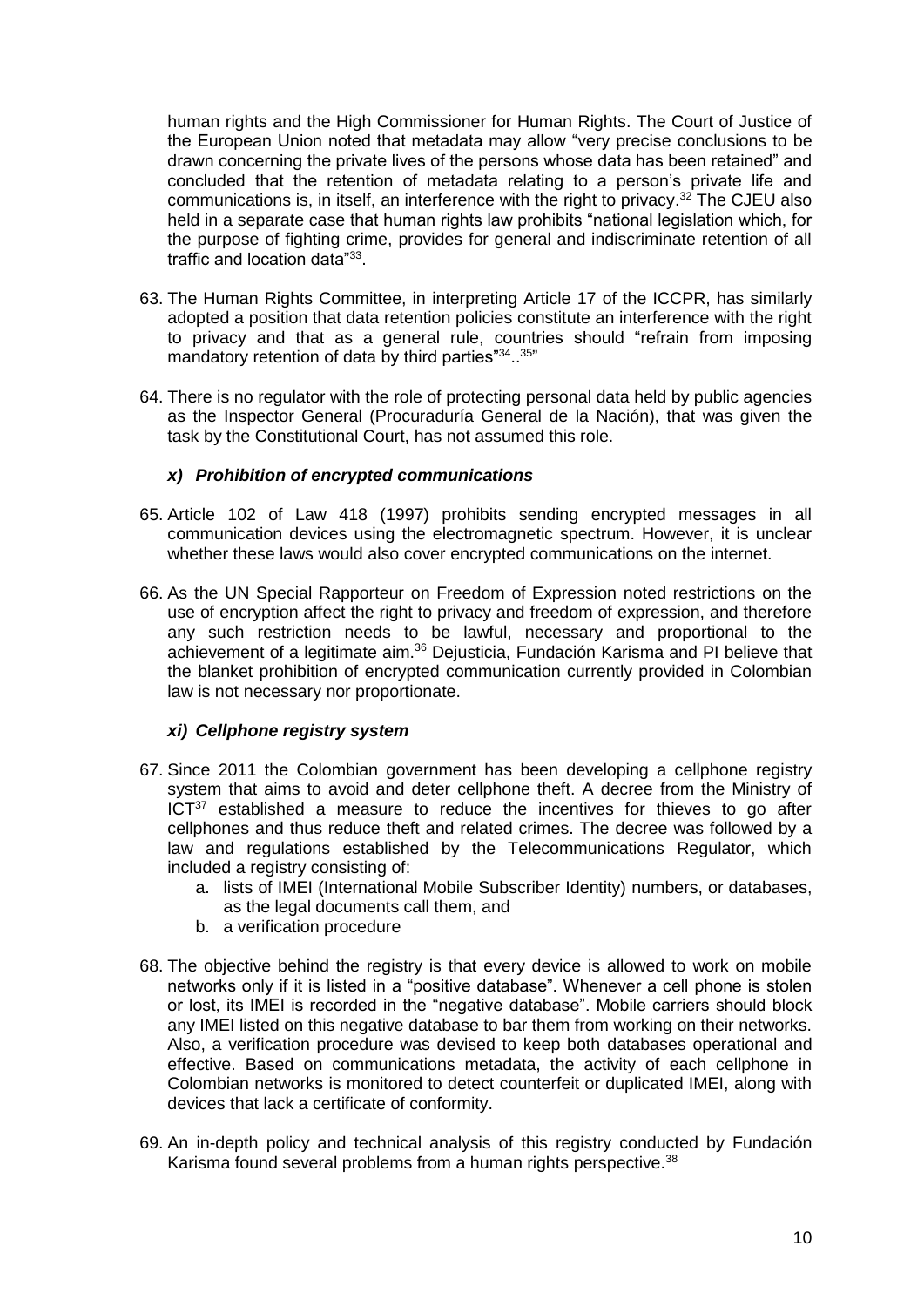- 70. First, each IMEI is tied to a person's ID because the registry requires carriers to record IMEI, IMSI and telephone number along with the owner's name, ID and address. Mandatory identity registration requirements have been criticised by the UN Special Rapporteur on the promotion and protection of the right to freedom of opinion and expression because they eliminate the possibility to communicate anonymously. This allows the tracking of people and facilitates the surveillance of communications<sup>39</sup>.
- 71. Second, the verification procedure relies on communications metadata, which is collected and processed bypassing the constitutional protection recognised for communications content despite the interference with privacy noted above. As we mentioned in Section ix) above on data retention, the general and indiscriminate retention of all traffic and location data is contrary to international human rights law.
- 72. Finally, the system disproportionately affects human rights and is not necessary. The same aim of preventing cellphone theft can be reached without the registration of people's ID and the use of metadata. Sharing the "negative" list of presumed stolen cell phones may be as effective and less invasive than the current registry. Moreover, using only the "negative" list of IMEI is how it works generally in other countries and it is the way GSM Association, a trade body that represents the interests of mobile network operators worldwide, promotes the use of the system.

# *xii) Lack of access to intelligence archives relevant for the Peace Agreement implementation*

- 73. According to the Peace Agreement, during the implementation of the agreement the access to the information held by the Government shall be given "in accordance with the laws in force at the time of implementing the Agreement". Currently enforceable laws regulating access to intelligence and counterintelligence information do not allow neither the Truth Commission, nor the Missing Persons Search Unit to have access to the archives that may be relevant for their investigations<sup>40</sup>. Access to such information is extremely important for these authorities in order to be able to determine human rights violations committed during the armed conflict, including the use of unlawful methods of surveillance or illegal processing of personal data by the intelligence agencies.
- 74. In 2013 the Intelligence and Counterintelligence Law (Statutory Law No 1621 of 2013) created a commission of private and public authorities to formulate criteria for purging the intelligence archives. It was noted that the Commission should consider various elements including the fundamental rights of citizens.<sup>41</sup> Whilst the process was concluded and a set of criteria were finalised, the Colombian government and the chairman of the Purging Commission did make these public, arguing confidentiality. If these criteria are not available to the public, it will hinder the ability to assess whether processing of personal data by intelligence agencies was lawful or not and, in case of unlawful processing, whether their actions have been corrected and citizens compensated.

# *xiii) Protection of sensitive databases related to the Peace Agreement*

75. The Point 2.2.1 of the Peace Agreement provide for the creation of a register of all formal and informal social organisations and movements as a means for the authorities to assess their capabilities and respond to their needs as they undertake their functions in the peace process. <sup>42</sup> This register would involve the collection of sensitive personal data, which may reveal, for example, the racial or ethnic origin of individuals, their political orientation or their membership in social organisations. We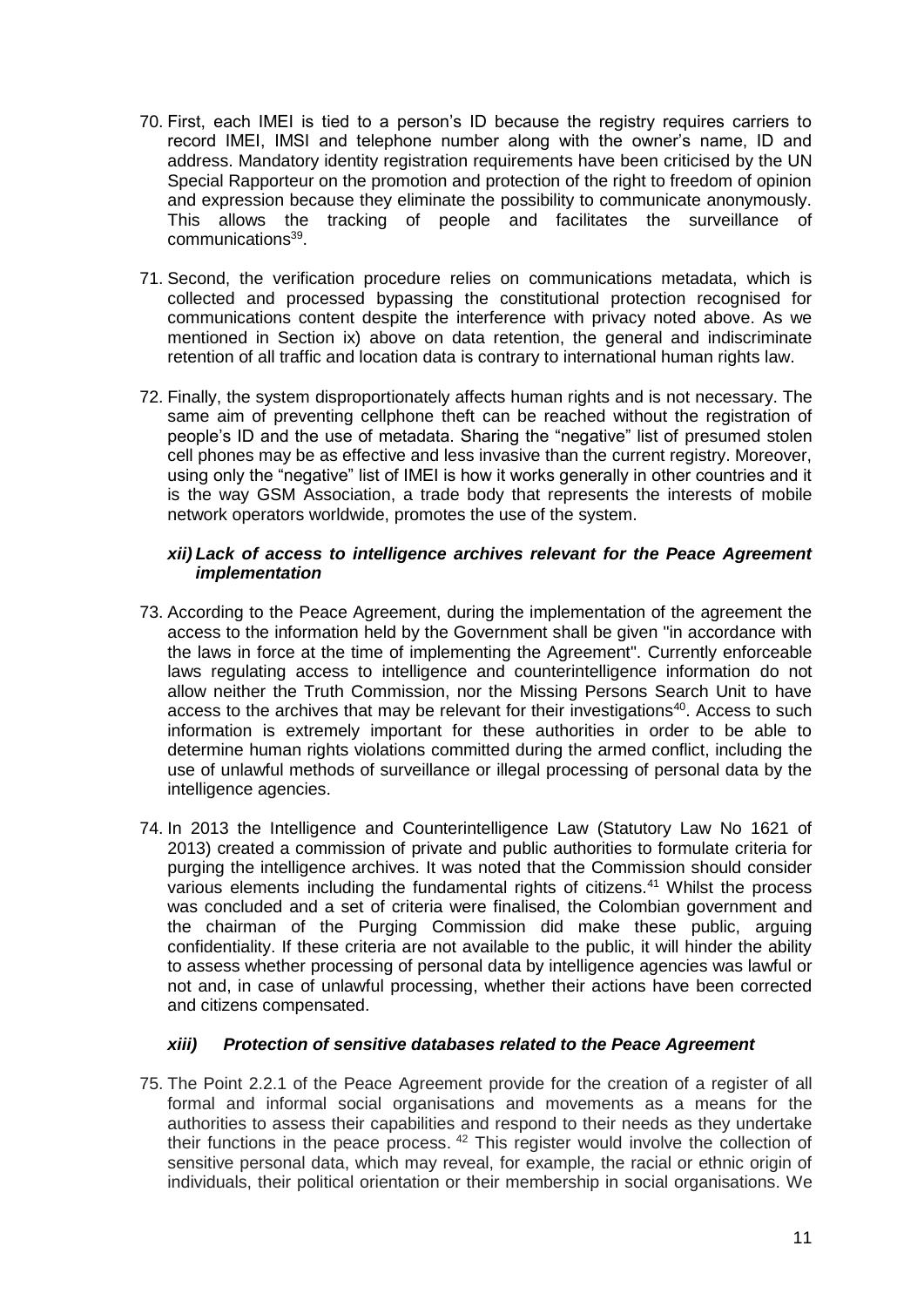are concerned by the centralisation of this data and the risk that results when the necessary safeguards are not adopted to ensure the security of the data and the infrastructure. The unlawful use and sharing as well as breach of this type data, which is considered sensitive personal data in Colombia<sup>43</sup>, may lead to discrimination or even endanger the lives or personal safety of the individuals concerned.

- 76. Our concerns are supported by evidence of prior incidences of unlawful access to sensitive personal data managed by the State in relation to the peace process and the reparation process. For example, in 2014 it was revealed that a network of individuals managed to unlawfully access the database managed by the Unit for Comprehensive Care and Reparation for Victims. **<sup>44</sup>** It was reported that these individuals managed to access the database using authorisation codes which had been leaked to them. This data was sold in order to enable unscrupulous people to impersonate real victims, to accelerate the payment of compensation to certain applicants, or to know the personal data of the complainants, among other offences.
- 77. We are concerned that similar unlawful access could occur with the registry of social organisations and movements. Therefore, if the government will proceed with the creation of this registry, it must ensure that it complies with the highest data protection standards to ensure the protection of the data and the security of its infrastructure.

# **VII. Recommendations**

- 78. Based on these observations, Dejusticia, Fundación Karisma and Privacy International propose that the following recommendations be made to the Colombian government:
	- Review the legal framework governing surveillance in Colombia, notably the Intelligence Law and the Police Code, to ensure they comply with the International Covenant on Civil and Political Rights, including Article 17 to ensure that any interference with the right to privacy is necessary and proportionate to the aim pursued;
	- Ensure that all interception activities, including but not limited to the monitoring of the electromagnetic spectrum, are only carried out in ways that comply with the principles of legality, necessity and proportionality;
	- Amend the law on data retention to ensure it does not impose indiscriminate obligations to retain communications data, and provide that any requests to access such data are subject to the principles of necessity and proportionality and authorized by judicial body.
	- Conduct prompt and independent investigations into credible reports of unlawful surveillance of lawyers, journalists, human rights activists and others, with the view to bring to justice the perpetrators and provide reparations. Publish the results of these investigations;
	- Strengthen effective oversight over the surveillance practices of the intelligence and law enforcement services, including by ensuring that the Commission of Intelligence and Counterintelligence Activities have the capacity to fulfil its oversight mandate in full;
	- Ensure the full respect of the right to privacy by police procedures of the new Police Code;
	- Disclose what type of surveillance technologies are employed by Colombian law enforcement and intelligence agencies, how their acquisition and use is regulated and monitored and how are they complying with the law and the Constitution;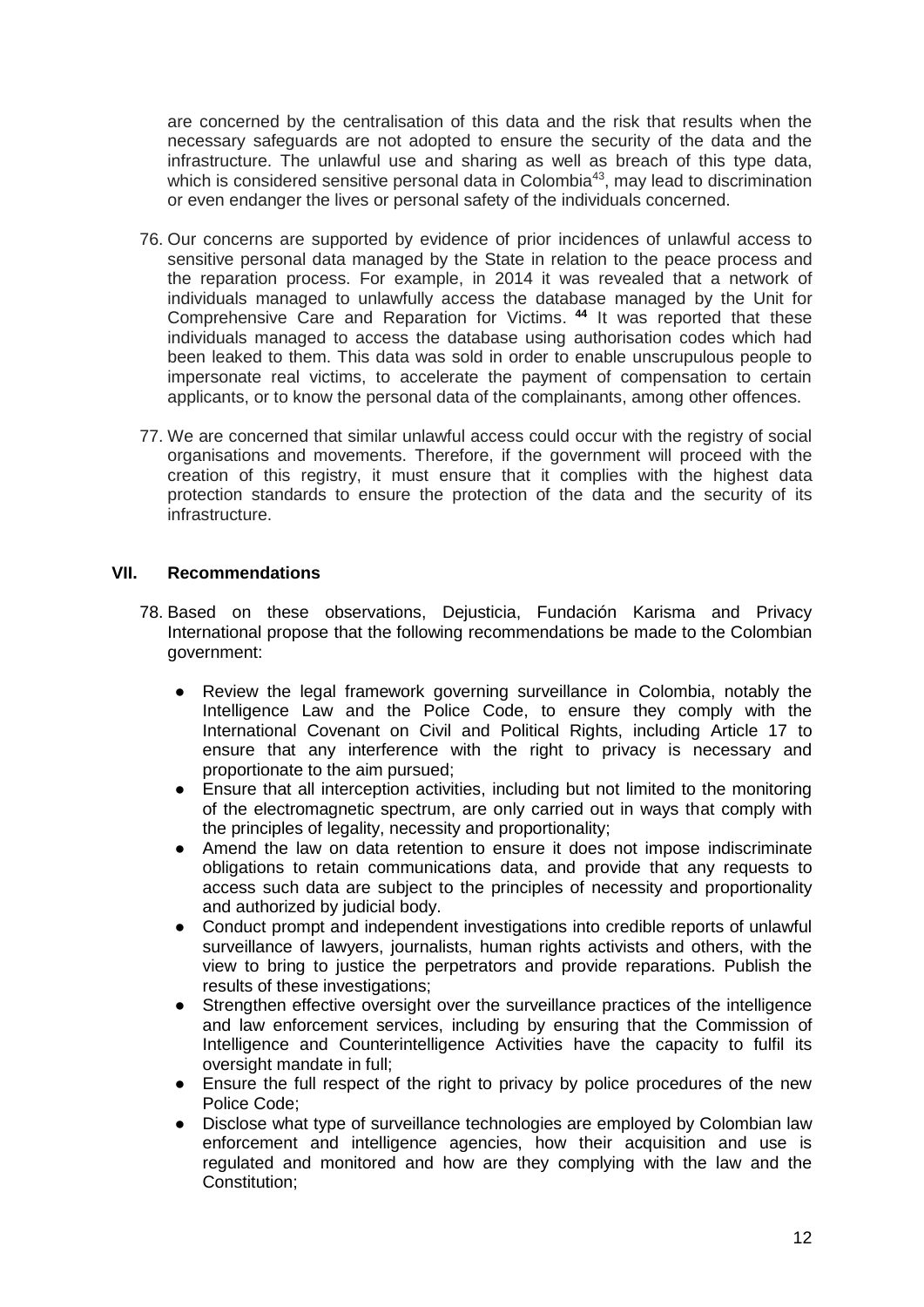- Strengthen effective guarantees related to the collection and treatment of sensitive databases related to the Peace Agreement;
- Disclose policies and procedures for data handling from law enforcement and intelligence agencies, in order to ensure that their content does not violate human rights and count with proper oversight.
- Ensure access to intelligence information files of violations of human rights as well as to intelligence information that contributes to the rights to truth justice and reparation in the implementation of the Peace Agreement.

<sup>2</sup> Universal Declaration of Human Rights Article 29; General Comment No. 27, Adopted by The Human Rights Committee Under Article 40, Paragraph 4, Of the International Covenant On Civil and Political Rights, CCPR/C/21/Rev.1/Add.9, November 2, 1999; See also Martin Scheinin, "Report of the Special Rapporteur on the promotion and protection of human rights and fundamental freedoms while countering terrorism," 2009, A/ HRC/17/34.

<sup>3</sup> See the Council of Europe Convention for the Protection of Individuals with regard to Automatic Processing of Personal Data (No. 108), 1981; the Organization for Economic Co-operation and Development Guidelines on the Protection of Privacy and Transborder Data Flows of Personal Data (1980); and the Guidelines for the regulation of computerized personal data files (General Assembly resolution 45/95 and E/CN.4/1990/72) As of December 2013, 101 countries had enacted data protection legislation.

<sup>4</sup> As of December 2013, 101 countries had enacted data protection legislation. See: David Banisar, National Comprehensive Data Protection/Privacy Laws and Bills 2014 Map (January 28, 2014). Available at SSRN:<http://ssrn.com/abstract=1951416> or<http://dx.doi.org/10.2139/ssrn.1951416>

<sup>5</sup> A/HRC/WG.6/16/COL/2, para. 30

6 Ibid, para. 18

<sup>7</sup> CCPR/C/COL/CO/6, para. 27

<sup>8</sup> CCPR/C/COL/CO/7, para. 32-33

<sup>9</sup> A/HRC/WG.6/16/COL/3, paragraph 14 and 54

<sup>10</sup> A/HRC/24/6. See recommendations: 116.19, 116.73, 116.74, 116.75, 116.76, 116.77, 116.80, 116.81, 116.82, 116.83, 116.85,116.110

<sup>11</sup> CCPR/C/COL/CO/7, para. 32-33

<sup>12</sup> CCPR/C/COL/CO/7, para. 32

<sup>13</sup> Privacy International, Shadow State: Surveillance, Law and Order in Colombia, August 2015. Available at: [https://www.privacyinternational.org/sites/default/files/ShadowState\\_English.pdf](https://www.privacyinternational.org/sites/default/files/ShadowState_English.pdf)

<sup>14</sup> Privacy International, Shadow State: Surveillance, Law and Order in Colombia, August 2015. Available at: [https://www.privacyinternational.org/sites/default/files/ShadowState\\_English.pdf](https://www.privacyinternational.org/sites/default/files/ShadowState_English.pdf)

<sup>15</sup> The Citizen Lab, Mapping Hacking Team's "Untraceable" Spyware, 17 February 2014. Available at: <https://citizenlab.ca/2014/02/mapping-hacking-teams-untraceable-spyware/>

<sup>-</sup><sup>1</sup> Universal Declaration of Human Rights Article 12, United Nations Convention on Migrant Workers Article 14, UN Convention of the Protection of the Child Article 16, International Covenant on Civil and Political Rights, International Covenant on Civil and Political Rights Article 17; regional conventions including Article 10 of the African Charter on the Rights and Welfare of the Child, Article 11 of the American Convention on Human Rights, Article 4 of the African Union Principles on Freedom of Expression, Article 5 of the American Declaration of the Rights and Duties of Man, Article 21 of the Arab Charter on Human Rights, and Article 8 of the European Convention for the Protection of Human Rights and Fundamental Freedoms; Johannesburg Principles on National Security, Free Expression and Access to Information, Camden Principles on Freedom of Expression and Equality.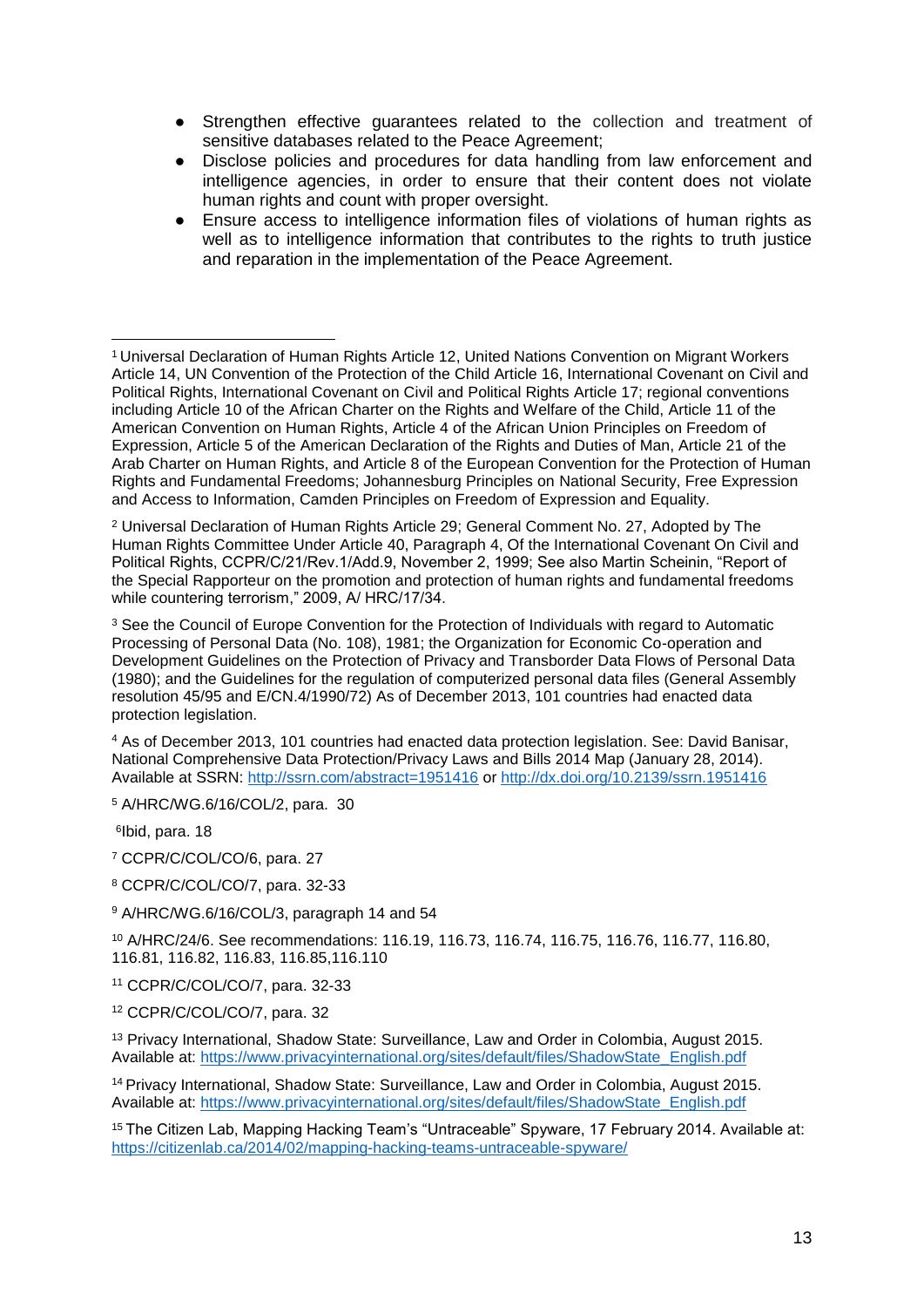-<sup>16</sup> Privacy International, Shadow State: Surveillance, Law and Order in Colombia, August 2015. Available at: [https://www.privacyinternational.org/sites/default/files/ShadowState\\_English.pdf](https://www.privacyinternational.org/sites/default/files/ShadowState_English.pdf)

<sup>17</sup> Durán Núñez, D.C., El software espía de la Policía, 11 July 2015. El Espectador. Available at: <https://www.elespectador.com/noticias/investigacion/el-software-espia-de-policia-articulo-571980>

<sup>18</sup> Privacy International, Shadow State: Surveillance, Law and Order in Colombia, August 2015, pp. 42. Available at: [https://www.privacyinternational.org/sites/default/files/ShadowState\\_English.pdf](https://www.privacyinternational.org/sites/default/files/ShadowState_English.pdf)

<sup>19</sup> Ibid

<sup>20</sup> In 2017, the Human Rights Committee expressed concerns about the use of hacking for surveillance in Italy. See: Concluding Observations on the Sixth Periodic Report of Italy, Human Rights Committee, U.N. Doc. CCPR/C/ITA/CO/6 (28 March 2017)

<sup>21</sup> Report of the Special Rapporteur on the Promotion and Protection of the Right to Freedom of Opinion and Expression, U.N. Doc. A/HRC/23/40, para. 62 (17 April 2013).]

<sup>22</sup> Semana, *¿Alguien espió a los negociadores de La Habana?*, 3 February 2014. Available at: <http://www.semana.com/nacion/articulo/alguien-espio-los-negociadores-de-la-habana/37607>

<sup>23</sup> 'Informe Sobre Derechos Humanos: Colombia', US Department of State, 4 March 2002. Available at [http://www.acnur.org/t3/leadmin/scripts/doc.php?le=t3/uploads/media/COI\\_53](http://www.acnur.org/t3/leadmin/scripts/doc.php?le=t3/uploads/media/COI_53) 

<sup>24</sup> El Espectador, *El DAS-gate y las 'chuzadas', vuelve y juega*, 21 February 2009. Available at: [http://www.elespectador.com/impreso/judicial/articuloimpreso120201-el-das-gate-y-chuzadas-vuelve](http://www.elespectador.com/impreso/judicial/articuloimpreso120201-el-das-gate-y-chuzadas-vuelve-y-juega)[y-juega](http://www.elespectador.com/impreso/judicial/articuloimpreso120201-el-das-gate-y-chuzadas-vuelve-y-juega)

<sup>25</sup> El Tiempo, *Un 'manual' para seguir y acosar a personas calificadas como opositores tenía el DAS*, 13 June 2009. Available at:<http://www.eltiempo.com/archivo/documento/CMS-5436047>

<sup>26</sup> Privacy International, Shadow State: Surveillance, Law and Order in Colombia, August 2015, pp. 53-54. Available at: [https://www.privacyinternational.org/sites/default/files/ShadowState\\_English.pdf](https://www.privacyinternational.org/sites/default/files/ShadowState_English.pdf)

<sup>27</sup> IFEX, *Former security operatives charged in journalist's torture in Colombia*, 18 March 2013. Available at: [https://www.ifex.org/colombia/2013/03/18/security\\_charged/;](https://www.ifex.org/colombia/2013/03/18/security_charged/) Committee to Protect Journalists, *Colombian Official convicted of 'psychological torture' of journalist*, 22 December 2014. Available at: [https://cpj.org/2014/12/colombian-of cial-convicted-of-psychological-tort.php](https://cpj.org/2014/12/colombian-of%20cial-convicted-of-psychological-tort.php)

<sup>28</sup> Colombia Reports, *7 judges withdrawn from wiretap trial*, 12 August 2011. Available at: [http://colombiareports.com/7-supreme-court-judges-victimized-in-wiretap-scandal-withdrawn-from](http://colombiareports.com/7-supreme-court-judges-victimized-in-wiretap-scandal-withdrawn-from-%20trial/)[trial/](http://colombiareports.com/7-supreme-court-judges-victimized-in-wiretap-scandal-withdrawn-from-%20trial/)

<sup>29</sup> Ibid, para 33

<sup>30</sup> For criminal investigation, Decree 1704 (2012) provides that subscriber's information and geolocalization data must be handed to the Prosecutor immediately upon request and must be kept for five years. On 18 February 2016, the Council of State reviewed Article 4 of the Decree, related to subscriber's information and declared the nullity of the expression "or other competent authorities", making it clear that subscriber's information can only be requested by the Prosecutor. Moreover, the Council of State indicated that the orders for interception of communications or data retention are supposed to be issued in accordance with the Constitution and the law.

<sup>31</sup> For further details, see: Submission in advance of the consideration of the periodic report of Colombia, Human Rights Committee, 118th Session, 17 October - 04 November 2016, available at: [http://tbinternet.ohchr.org/\\_layouts/treatybodyexternal/Download.aspx?symbolno=INT%2fCCPR%2fC](http://tbinternet.ohchr.org/_layouts/treatybodyexternal/Download.aspx?symbolno=INT%2fCCPR%2fCSS%2fCOL%2f25208&Lang=en) [SS%2fCOL%2f25208&Lang=en](http://tbinternet.ohchr.org/_layouts/treatybodyexternal/Download.aspx?symbolno=INT%2fCCPR%2fCSS%2fCOL%2f25208&Lang=en)

<sup>32</sup> Judgement of 8 April 2014, *Digital Rights Ireland Ltd*, C-293/12 and *Kärntner Landesregierung*, C-594/12, EU:C:2014:238, paragraph 27. Available at:

[http://curia.europa.eu/juris/document/document.jsf?docid=150642&mode=req&pageIndex=1&dir=&oc](http://curia.europa.eu/juris/document/document.jsf?docid=150642&mode=req&pageIndex=1&dir=&occ=first&part=1&text=&doclang=EN&cid=635772) [c=first&part=1&text=&doclang=EN&cid=635772](http://curia.europa.eu/juris/document/document.jsf?docid=150642&mode=req&pageIndex=1&dir=&occ=first&part=1&text=&doclang=EN&cid=635772)

<sup>33</sup> Tele2 Sverige AB v. Post- Och telestyrelsen (C-203/15); Secretary of State for the Home Department v. Tom Watson et. al. (C-698/16), Joined Cases, Court of Justice of the European Union, Grand Chamber, Judgment (21 December 2016).